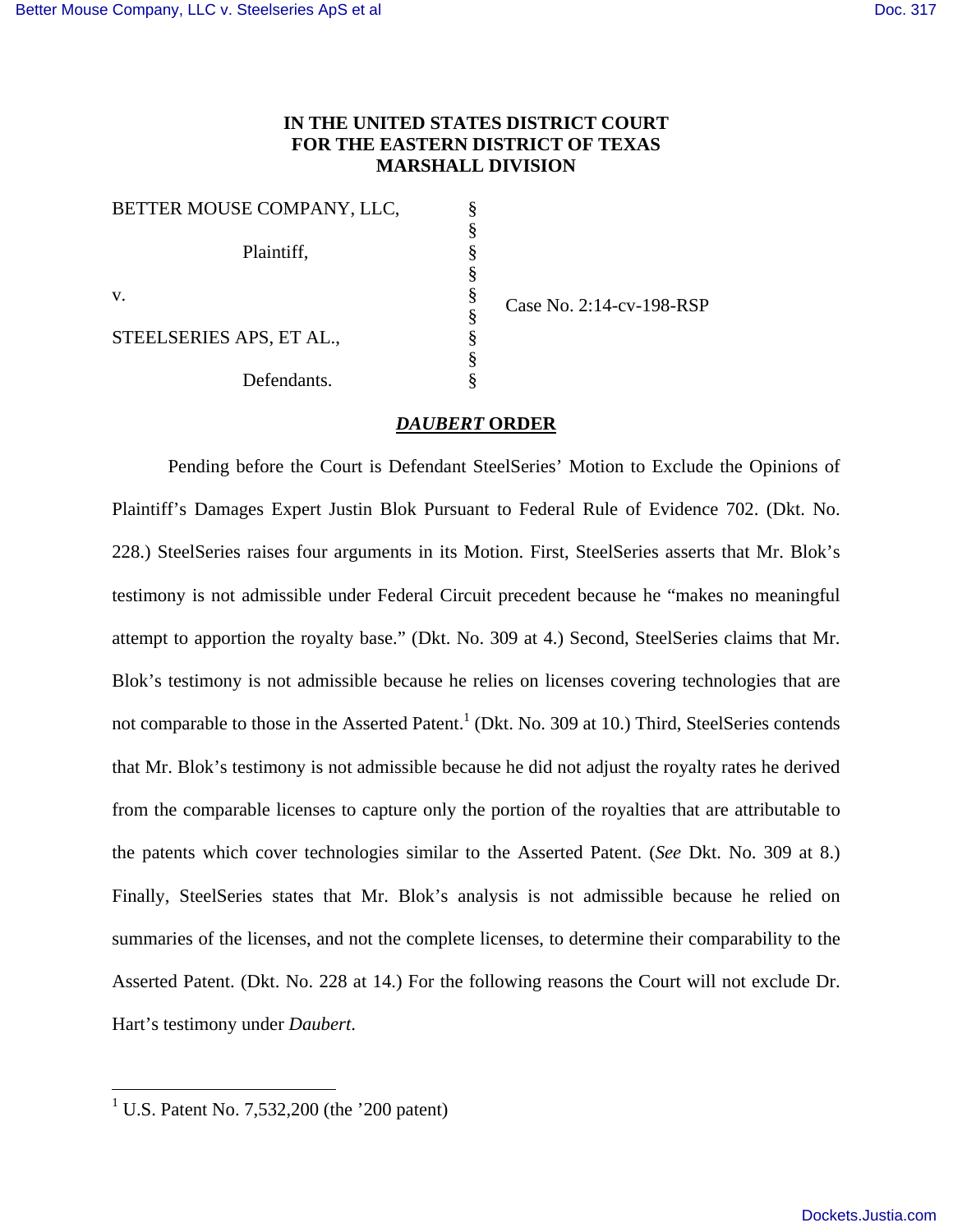#### **BACKGROUND**

Mr. Blok identified a reasonable royalty that SteelSeries would have paid for a license to the '200 patent if SteelSeries and the patentee had entered into licensing negotiations on May 12, 2009, the day the '200 patent issued. (Dkt. No. 228-6 ¶39.) Mr. Blok stated that his reasonable royalty determination began with an analysis of four licenses that Dr. Samuel Russ said covered technologies comparable to the technology disclosed in the '200 patent. (Dkt. No. 288-6 ¶128.) Those licenses are (1) the 1996 Immersion-Logitech license; (2) the 1998 Immersion-Logitech license; (3) the Immersion-Saitek license; and (4) the Cyberhand-Burke license. (Dkt. No. 288-6  $\P[127-28.$ 

 Mr. Blok determined that SteelSeries and the patentee would have reached an agreement in which the royalty was measured on a per-unit basis. Mr. Blok found that the 1996 Immersion-Logitech license, the 1998 Immersion-Logitech license, and the Cyberhand-Burke license provided comparable royalty rates. (*See* Dkt. No. 228-6 ¶130 ("Based on my analysis of these prices, I was able to determine the per unit value the parties to these agreements considered appropriate for rights to technologies that Dr. Russ considers 'sufficiently technologically comparable' to the teachings of the '200 Patent and provide similar benefits to the end user.").) Mr. Blok found that the Immersion-Saitek license did not provide a comparable per-unit royalty rate because he was unable to identify "the specific models of products licensed." (Dkt. No. 228-  $6$  | 129.)

### **APPLICABLE LAW**

 Rule 702 provides that an expert witness may offer opinion testimony if (a) the expert's scientific, technical, or other specialized knowledge will help the trier of fact to understand the evidence or to determine a fact in issue; (b) the testimony is based on sufficient facts or data; (c)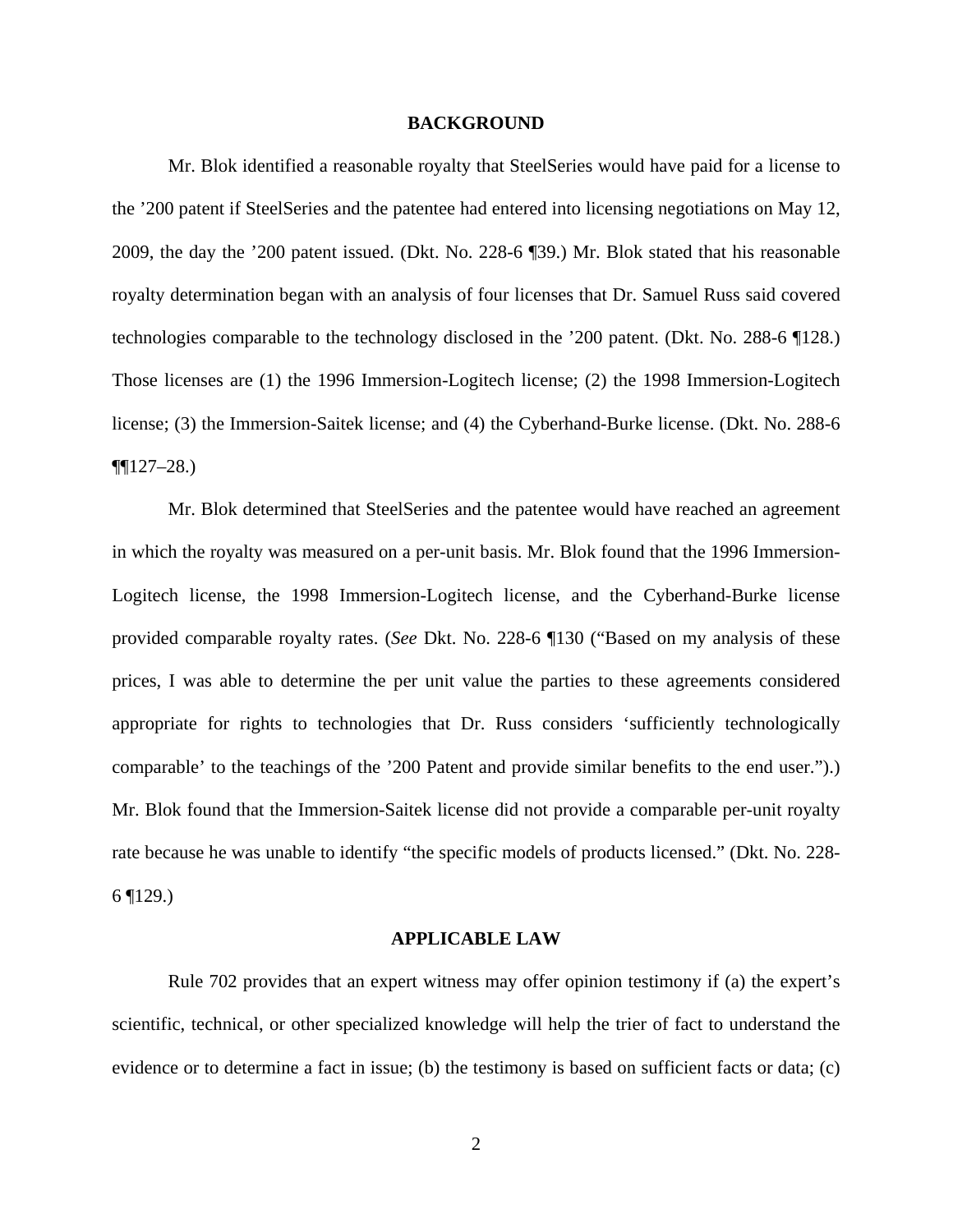the testimony is the product of reliable principles and methods; and (d) the expert has reliably applied the principles and methods to the facts of the case. Fed. R. Evid. 702.

"The inquiry envisioned by Rule 702 is . . . a flexible one," but, in *Daubert*, the Supreme Court held that the Rules also "assign to the trial judge the task of ensuring that an expert's testimony both rests on a reliable foundation and is relevant to the task at hand." *Daubert v. Merrell Dow Pharms. Inc.*, 509 U.S. 579, 594, 597 (1993); *see also Apple Inc. v. Motorola, Inc.*, 757 F.3d 1286, 1321 (Fed. Cir. 2014) ("Experts routinely rely upon other experts hired by the party they represent for expertise outside of their field."); *TQP Dev. LLC v. 1-800-Flowers.com, Inc.*, Case No. 2:11-cv-248-JRG, 2015 WL 6694116, at \*4 (E.D. Tex. Nov. 3, 2015) ("Dr. Becker was entitled to rely upon Dr. Jager's technical analysis when constructing his damages model and presenting it to the jury.").

"The relevance prong [of *Daubert*] requires the proponent [of the expert testimony] to demonstrate that the expert's 'reasoning or methodology can be properly applied to the facts in issue.'" *Johnson v. Arkema, Inc.*, 685 F.3d 452, 459 (5th Cir. 2012) (quoting *Curtis v. M & S Petroleum, Inc.*, 174 F.3d 661, 668 (5th Cir. 1999)). "The reliability prong [of *Daubert*] mandates that expert opinion 'be grounded in the methods and procedures of science and . . . be more than unsupported speculation or subjective belief.'" *Johnson*, 685 F.3d at 459 (quoting *Curtis*, 174 F.3d at 668).

In assessing the "reliability" of an expert's opinion, the trial court may consider a list of factors including: "whether a theory or technique . . . can be (and has been) tested," "whether the theory or technique has been subjected to peer review and publication," "the known or potential rate of error," "the existence and maintenance of standards," and "general acceptance" of a theory in the "relevant scientific community." *Daubert*, 509 U.S. at 593–94; *see also Kumho Tire*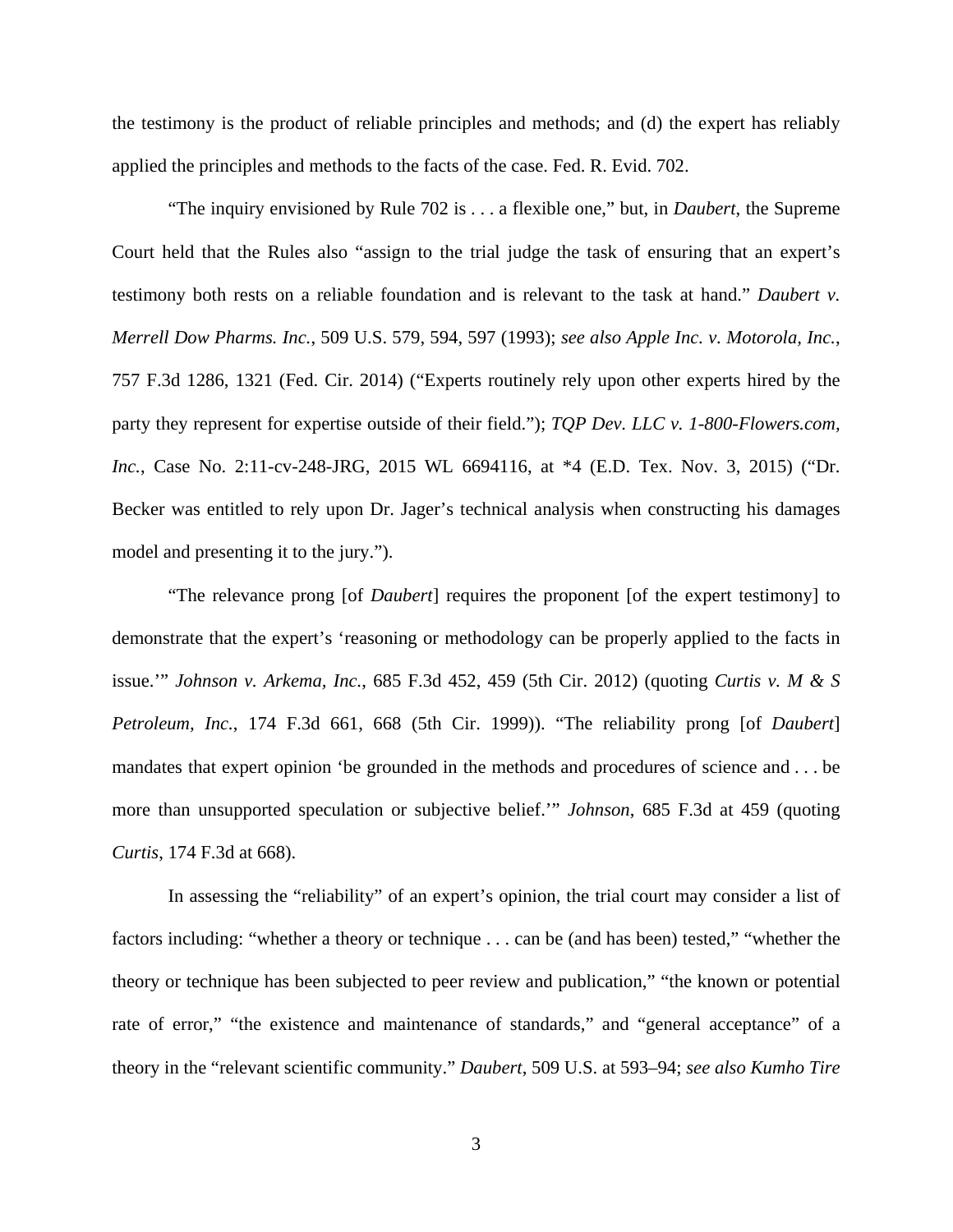*Co., Ltd. v. Carmichael*, 526 U.S. 137, 150 (1999) ("*Daubert* makes clear that the factors it mentions do *not* constitute a 'definitive checklist or test.'"); *U.S. v. Valencia*, 600 F.3d 389, 424 (5th Cir. 2010).

"The proponent need not prove to the judge that the expert's testimony is correct, but she must prove by a preponderance of the evidence that the testimony is reliable." *Johnson*, 685 F.3d at 459 (quoting *Moore v. Ashland Chem., Inc.*, 151 F.3d 269, 276 (5th Cir. 1998) (en banc)). At base, "the question of whether the expert is credible or the opinion is correct is generally a question for the fact finder, not the court." *Summit 6, LLC v. Samsung Elecs. Co., Ltd.*, 802 F.3d 1283, 1296 (Fed. Cir. 2015).

#### **ANALYSIS**

SteelSeries challenges the reliability of the methods that Mr. Blok used to calculate a reasonable royalty for the '200 patent. SteelSeries asserts that Mr. Blok should not have relied on the technological analysis of Dr. Russ which SteelSeries contends is not constrained by the disclosures in the '200 patent. SteelSeries further asserts that Mr. Blok should not have calculated the reasonable royalty for the '200 patent by using a per-unit royalty rate based on the 1996 Immersion-Logitech license, the 1998 Immersion-Logitech license, and the Cyberhand-Burke agreement.

As to the first, SteelSeries has not shown that it was unreasonable for Mr. Blok to rely on Dr. Russ with respect to the technological comparability of the '200 patent to other patents. "Rule 703 explicitly allows an expert to rely on information [that] he has been made aware of 'if experts in the particular field would reasonably rely on those kinds of facts or data in forming an opinion on the subject.'" *Apple*, 757 F.3d at 1321. SteelSeries has not directly challenged the relevance and reliability of Dr. Russ' testimony on the comparability of the '200 patent to patents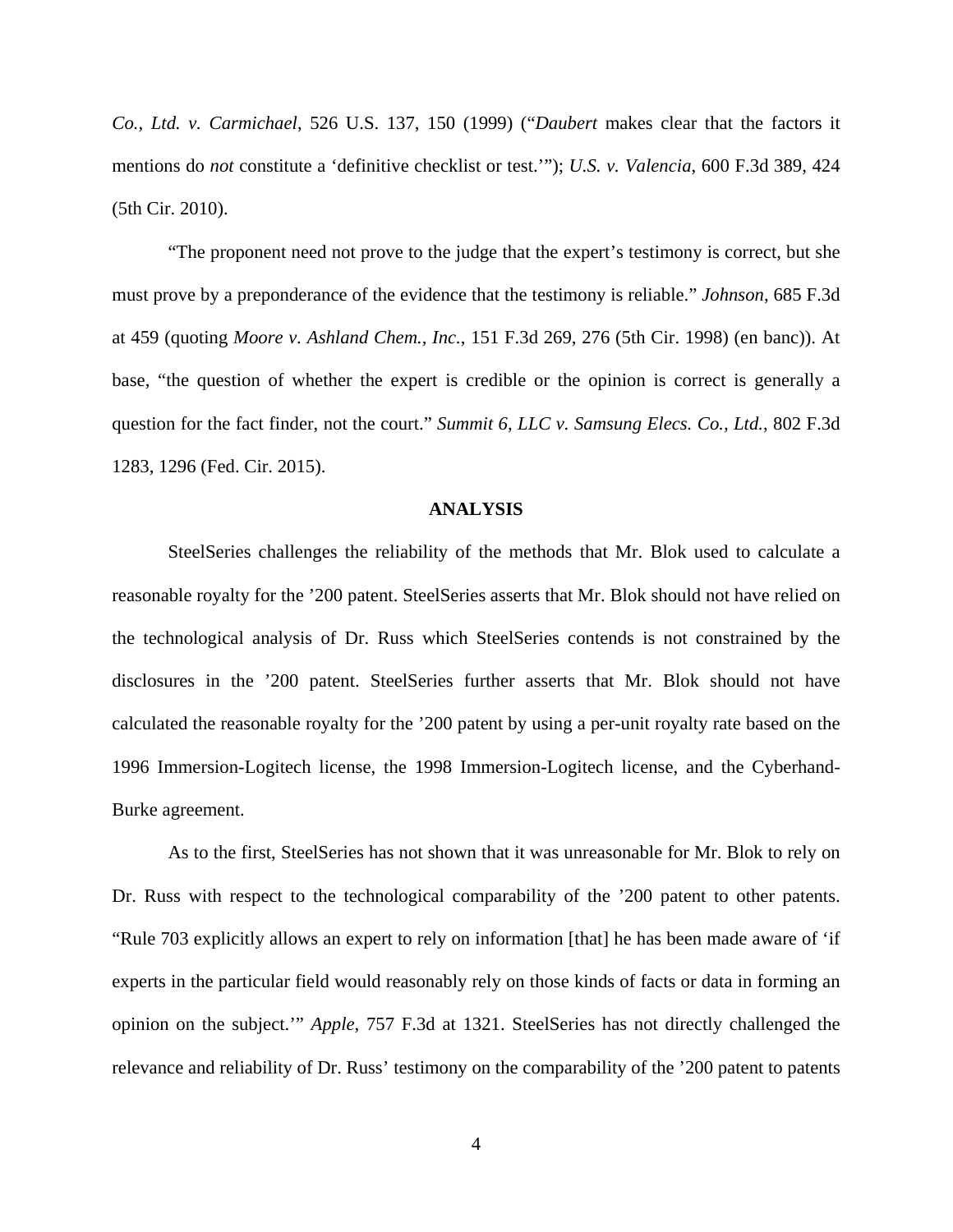in the 1996 Immersion-Logitech license, the 1998 Immersion-Logitech license, and the Cyberhand-Burke agreement.

As to the second, Mr. Blok used a testable method show that the numbers from 1996 Immersion-Logitech license, the 1998 Immersion-Logitech license, and the Cyberhand-Burke agreement are applicable. Mr. Blok found that in a negotiation for rights to the '200 patent, SteelSeries would have paid the patentee a royalty rate that was the average of four "data points." (Dkt. No. 228-6 ¶131 ("A royalty rate based on the average of these four data points is conservative.").) Mr. Blok calculated these data points using the products covered by and rates from the 1996 Immersion-Logitech license, the 1998 Immersion-Logitech license, and the Cyberhand-Burke license. (Dkt. No. 228-6 ¶¶87–88, 94, 115).) SteelSeries can challenge this method of determining the royalty rate for the '200 patent on cross-examination. "Vigorous cross-examination, presentation of contrary evidence, and careful instruction on the burden of proof are the traditional and appropriate means of attacking shaky but admissible evidence." *Daubert*, 509 U.S. at 569.

SteelSeries raises two final challenges to the admissibility of Mr. Blok's testimony. First, SteelSeries asserts that Mr. Blok did not apportion the royalty base to distinguish the accused functionality from the non-infringing functionalities of the accused products. (Dkt. No. 228 at 5– 6.) Second, SteelSeries contends that Mr. Blok's testimony is not admissible because he improperly relied on summaries of the 1996 Immersion-Logitech license, the 1998 Immersion-Logitech license, and the Cyberhand-Burke agreement. (*See* Dkt. No. 228 at 14 ("Mr. Blok's testimony is unreliable for the independent reason that it does not rely on the alleged benchmark licenses themselves, but rather 'summaries' prepared by third parties that are of dubious origin and value.").)